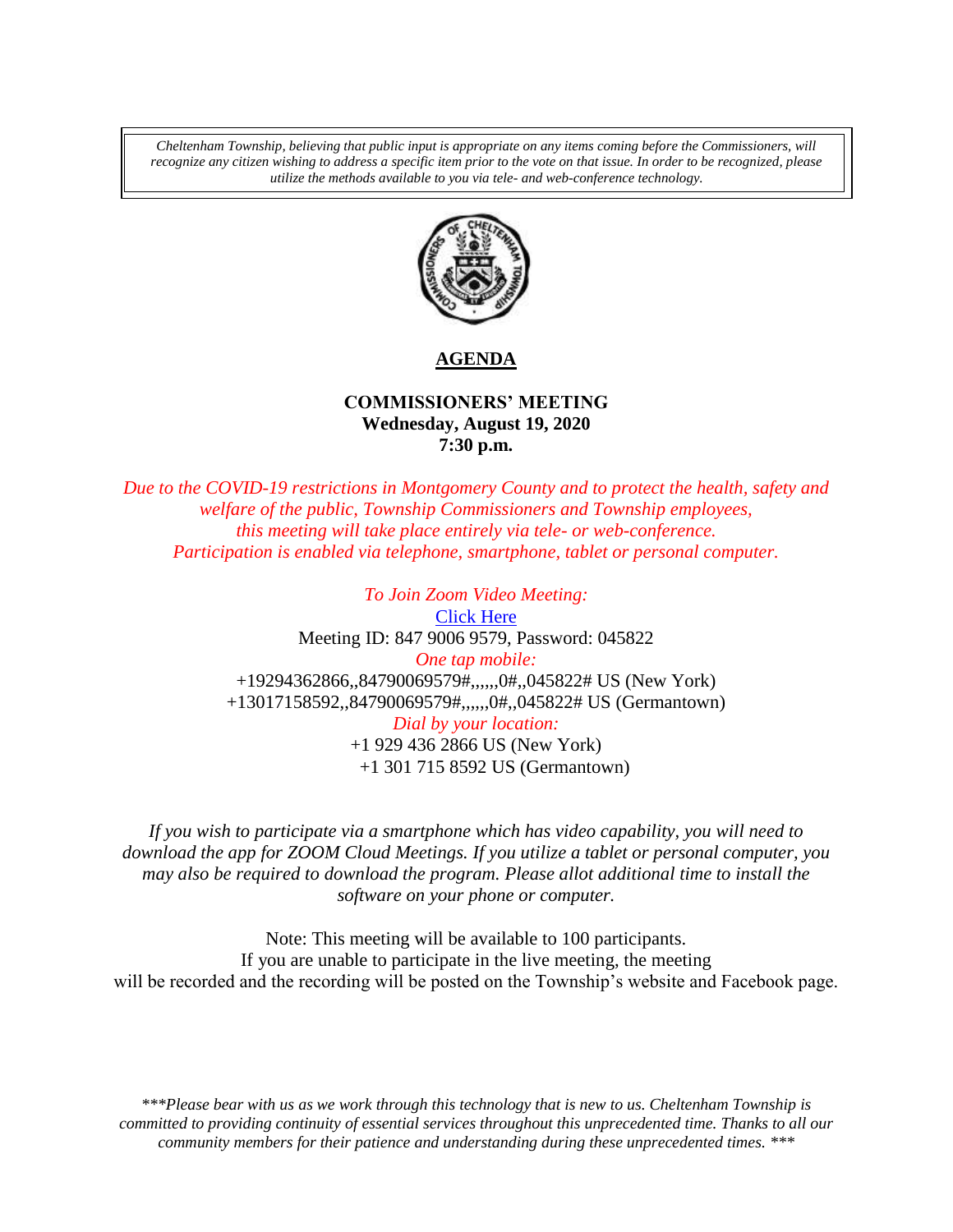*Cheltenham Township, believing that public input is appropriate on any items coming before the Commissioners, will recognize any citizen wishing to address a specific item prior to the vote on that issue. In order to be recognized, please raise your hand.*



## **AGENDA**

## **COMMISSIONERS' MEETING Wednesday, August 19, 2020 Curtis Hall 7:30 p.m.**

- 1. Pledge of Allegiance
- 2. Roll Call
- 3. Approval of the Board of Commissioners' Regular Meeting Minutes dated July 15, 2020 and the Special Board of Commissioners Town Hall Meeting Minutes dated July 14, 2020 and July 23, 2020.
- 4. Acceptance of the Executive Summary Financial Report of the Manager/Secretary for the month of July 2020.
- 5. Acceptance of the Accounts Paid Report for the month of July 2020.
- 6. Consider approval of the recommendations of the Public Works Committee and acceptance of its Regular Meeting Minutes dated August 5, 2020.
	- a. Adoption of a *Resolution* approving the Sewage Facilities Planning Module for the Wawa Land Development located on Easton Road and Waverly Road in Glenside
	- b. Adoption of a *Resolution* granting conditional approval of CTDA No.19-05, Land Development and Lot Consolidation Plan of Sergio Polyakov for 100 East Comly Street, Philadelphia to permit a parking lot for the adjacent vehicle repair business in the R-1 Residential District.
	- c. Adoption of a *Resolution* granting conditional approval for CTDA No. 17-04 of Penrose Medical Center to consolidate two parcels located at 1829 and 1831 Cheltenham Avenue, Cheltenham to permit medical offices in the two attached buildings in the R-5 Residential District.
	- d. Award a Contract for Furnishing Bituminous Materials, F.O.B. Plant to Glasgow, Inc., Glenside, PA, in the amount of \$24,050.00 from September 1, 2020 through August 31, 2021.
	- e. Award a Contract for Furnishing Equipment at an Hourly Rental Rate to Glasgow, Inc., Glenside, PA, from September 1, 2020 through August 31, 2021.
	- f. Authorize submission of a Conditional Letter of Map Revision (CLOMR) Application Package to the Federal Emergency Management Agency to revise the Annotated Flood Insurance Rate Map (FIRM) based on updated hydraulic analysis for portions of the Tookany Creek and Baeder Run.
- 7. Consider approval of the recommendations of the Building and Zoning Committee and acceptance of its Regular Meeting Minutes dated August 5, 2020.
- 8. Consider approval of the recommendations of the Public Safety Committee and acceptance of its Regular Meeting Minutes dated August 12, 2020.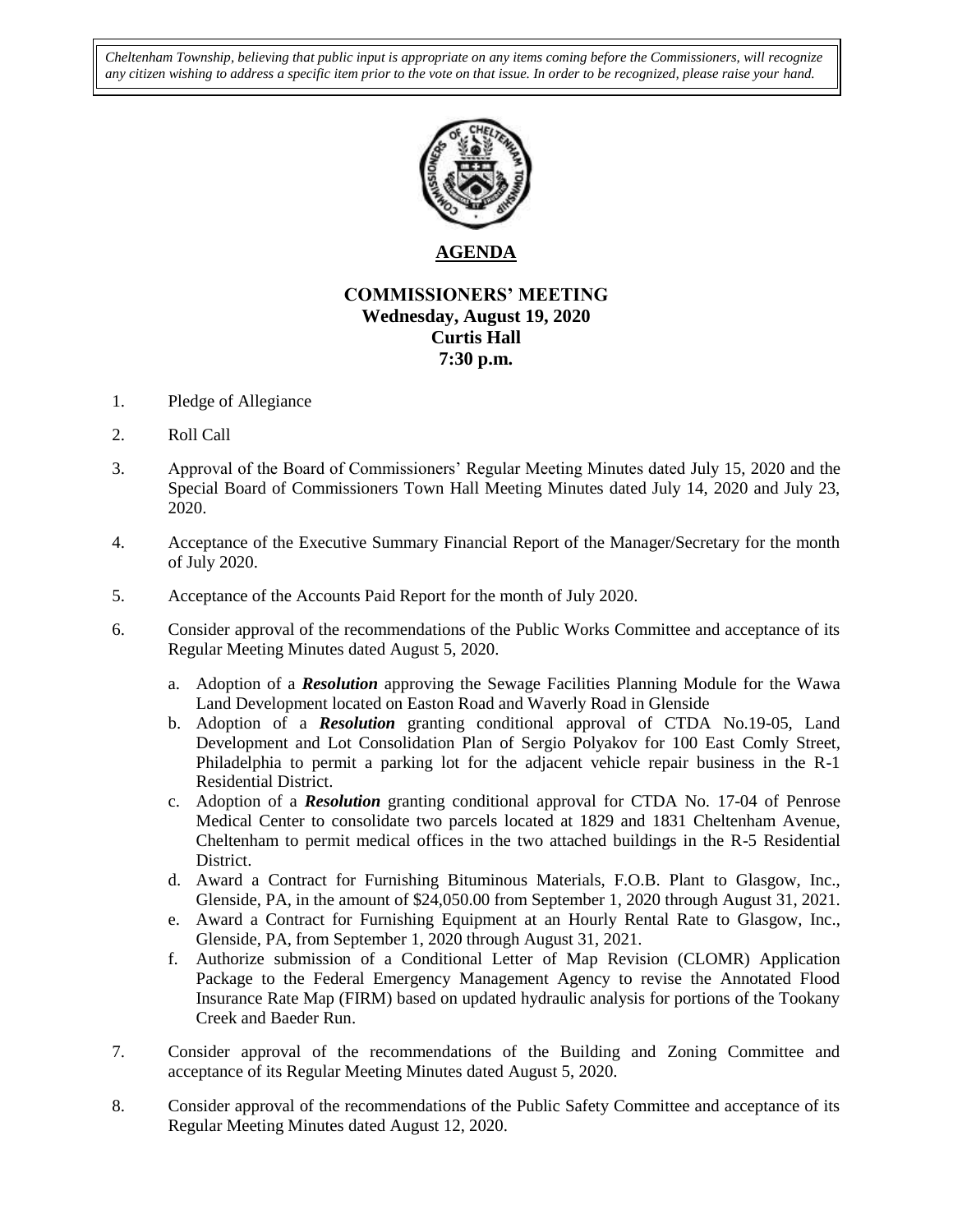- a. Authorize advertisement of the Board of Commissioners' intention to consider the adoption of an Ordinance amending Chapter 285, Vehicles and Traffic, Section 285-43, Street and Parking Regulations, of the Cheltenham Township Code to amend traffic regulations to extend the Truck Prohibition on Chelten Hills Drive from Old York Road to Church Road, instead of Old York Road to Heacock Lane at its regularly-scheduled meeting on September 16, 2020.
- 9. Consider approval of the recommendations of the Public Affairs Committee and acceptance of its Regular Meeting Minutes dated August 12, 2020.
	- a. Authorization to present a Resolution to Bruce Rangnow, Director of Fiscal Affairs, honoring him upon the occasion of his retirement after more than 27 years of dedicated service to Cheltenham Township at a future Board of Commissioners meeting.
	- b. Authorization to present a Resolution to Linda Vann, Parks and Recreation Secretary, honoring her upon the occasion of her retirement after more than 11 years of dedicated service to Cheltenham Township at a future Board of Commissioners meeting.
	- c. Authorization to present a Resolution to Prue Rebitz, Parks and Recreation Program Coordinator, honoring her upon the occasion of her retirement after more than 28 years of dedicated service to Cheltenham Township at a future Board of Commissioners meeting.
	- d. Authorization for Arcadia University to pursue its Public Art project proposed for the corner of Waverly Road and Keswick Avenue at the Glenside Library.
- 10. Consider approval of the recommendations of the Finance Committee and acceptance of its Regular Meeting Minutes dated August 12, 2020.
	- a. Adoption of a *Resolution* accepting the Five-Year Strategic Financial Management Plan for Cheltenham Township dated June 17, 2020, prepared by PFM and agreeing to use the Plan to guide future financial and management decisions for the Township, as amended (see attached).
	- b. Agreement to table discussion on submission of a grant under the Pennsylvania Department of Community and Economic Development's Strategic Management Planning Grant Program to fund a project recommended in the recently-completed Five-Year Strategic Financial Management Plan.
- 11. Consider approval of the recommendations of the Pension Board and acceptance of its Regular Meeting Minutes dated August 7, 2020.
- 12. Old Business
- 13. New Business
- 14. Citizens' Forum
	- a. 2020 Citizen Committee Appointment.
- 15. Adjournment

for federation

Terry Fedorchak Interim Township Manager

\* A copy of the full text of the proposed Ordinance(s) is available on the Township website: *www.CheltenhamTownship.org > Document Center > Ordinances and Resolutions > Ordinances Under Consideration.* Copies of adopted Resolutions and Ordinances may be found at: *www.CheltenhamTownship.org > Document Center > Ordinances and Resolutions.* The full text of the Cheltenham Township Codified Ordinances is available online: *<http://ecode360.com/CH1316?needHash=true>*.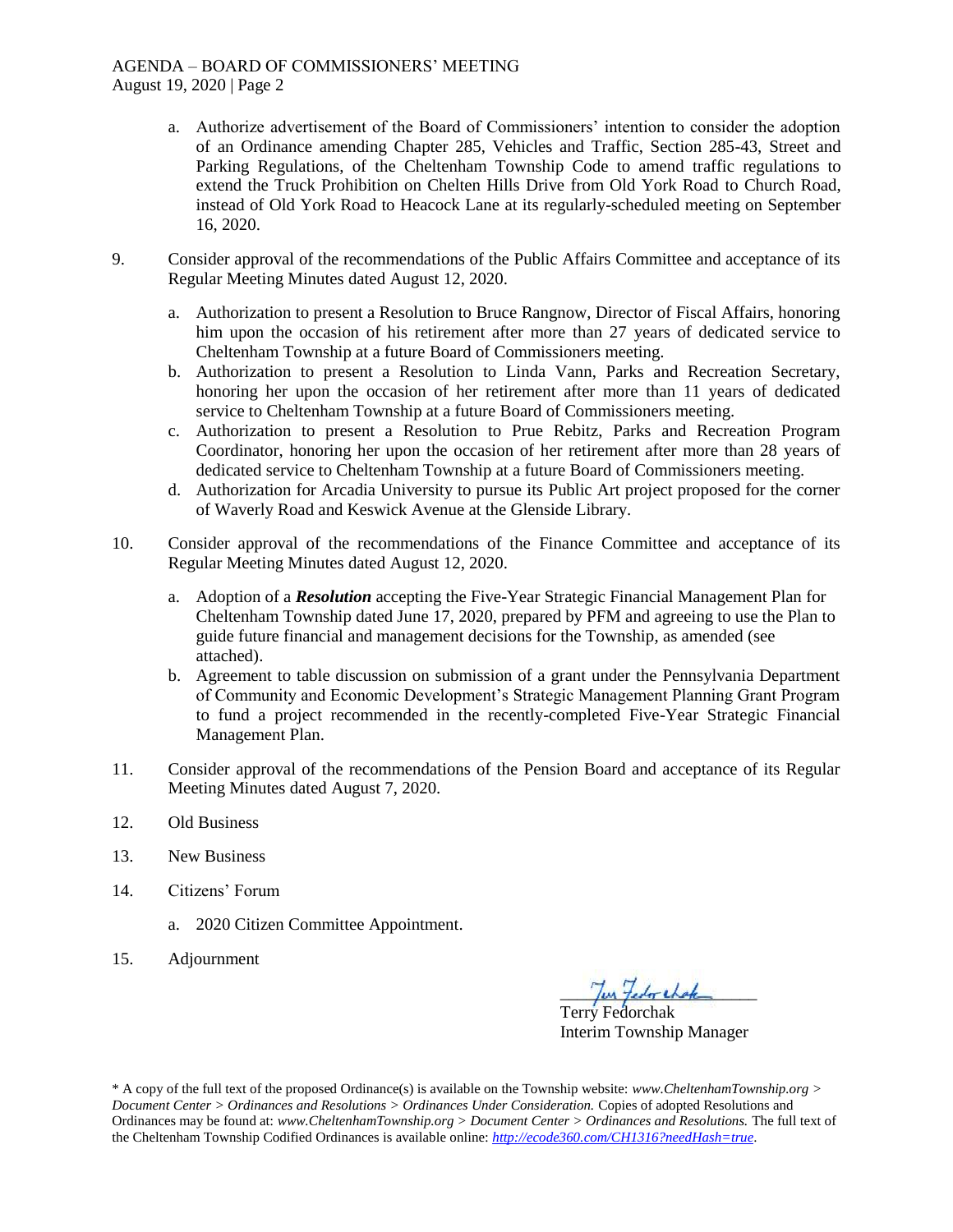#### **TOWNSHIP OF CHELTENHAM MONTGOMERY COUNTY, PENNSYLVANIA**

#### **RESOLUTION NO.** -20

**A RESOLUTION OF THE BOARD OF COMMISSIONERS OF CHELTENHAM TOWNSHIP, MONTGOMERY COUNTY, PENNSYLVANIA AUTHORIZING THE ADOPTION OF THE FIVE-YEAR STRATEGIC FINANCIAL MANAGEMENT PLAN FOR THE TOWNSHIP OF CHELTENHAM, DATED JUNE 17, 2020**

**WHEREAS**, Public Financial Management (PFM) has prepared a Five-Year Strategic Financial Management Plan (Plan) for Cheltenham Township, Montgomery County, Pennsylvania; and

**WHEREAS**, the purpose of the Plan is to:

- 1. Outline the Township's financial position and critical underlying factors driving its performance.
- 2. Understand the challenges each department faces in delivering critical services to the people and entities who live, work and visit the Township.
- 3. Develop a series of recommendations or initiatives that connect back to the Township's mission statement; and

**WHEREAS**, the Plan was financed in part by a Strategic Management Planning Program Grant under the administration of the Pennsylvania Department of Community and Economic Development, under contract number C000071298;

**WHEREAS**, the Financial Conditional Assessment portion of the plan was presented at the regularly-scheduled public meeting of the Finance Committee, a standing committee of the Cheltenham Township Board of Commissioners, on November 13, 2019; and

**WHEREAS**, an update on the Plan was presented to the Finance Committee at its regularlyscheduled public meeting on February 12, 2020; and

**WHEREAS**, a final presentation of the Plan was made at the regularly-scheduled meeting of the Cheltenham Township Board of Commissioners held via Zoom on June 17, 2020; and

**WHEREAS**, all presentation and Plan documents have been posted on the Township's website for public review and comment; and

**NOW, THEREFORE, BE IT RESOLVED** by the Board of Commissioners of Cheltenham Township, Montgomery County, Pennsylvania, that it hereby accepts by affirmative vote the Five-Year Strategic Financial Management Plan for Cheltenham Township, dated June 17, 2020, prepared by PFM, and agrees to use the recommendations outlined in the Plan to guide future financial and management decisions for the Township.

**IN WITNESS WHEREOF,** the Board of Commissioners of the Township of Cheltenham,